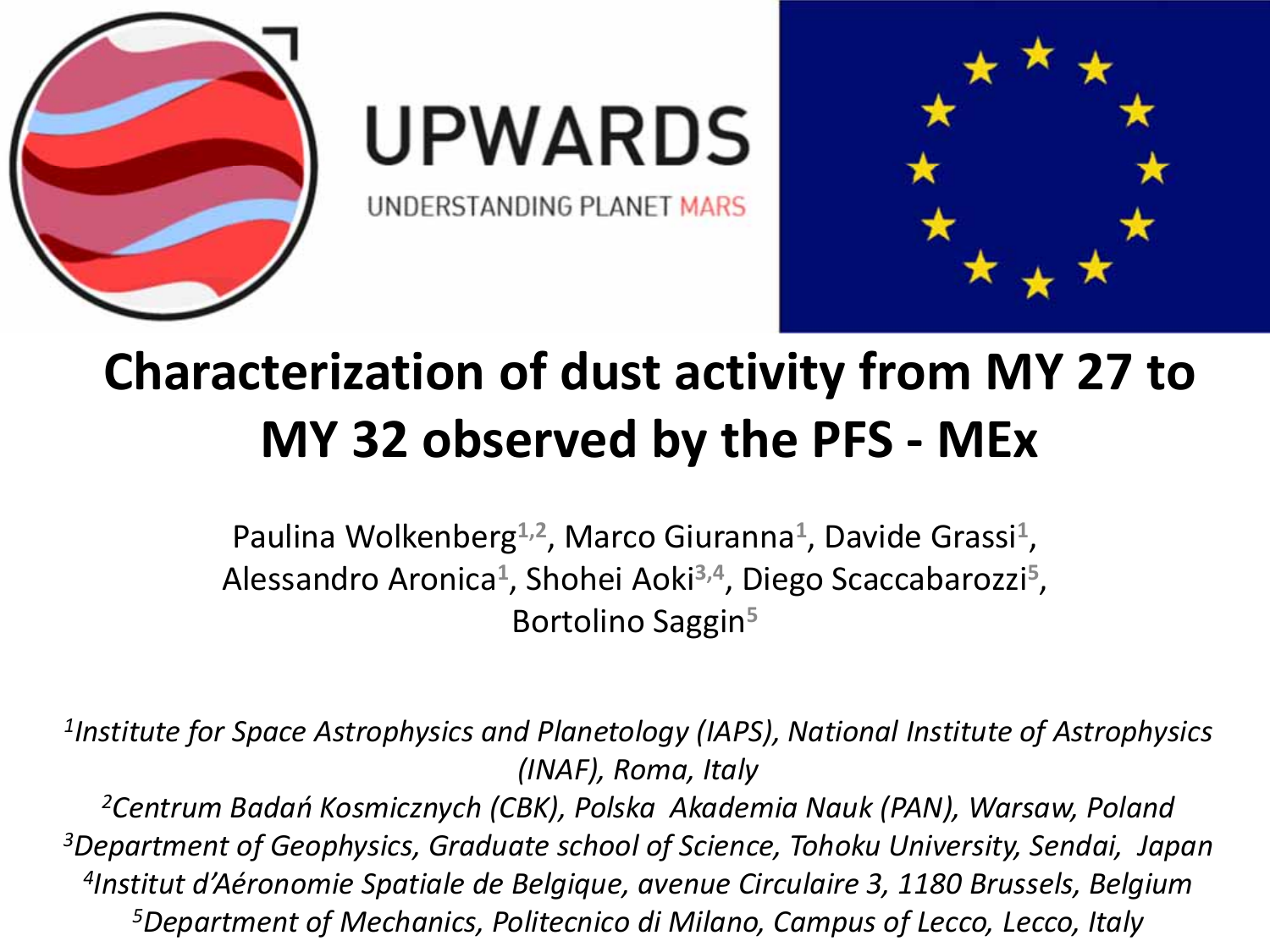## **Outline**

- PFS retrievals, estimation of dust uncertainty, algorithm
- Comparison with TES, THEMIS and MCS data
- Dust activity in different Martian years
- Effect of dust on atmospheric temperatures
- Conclusions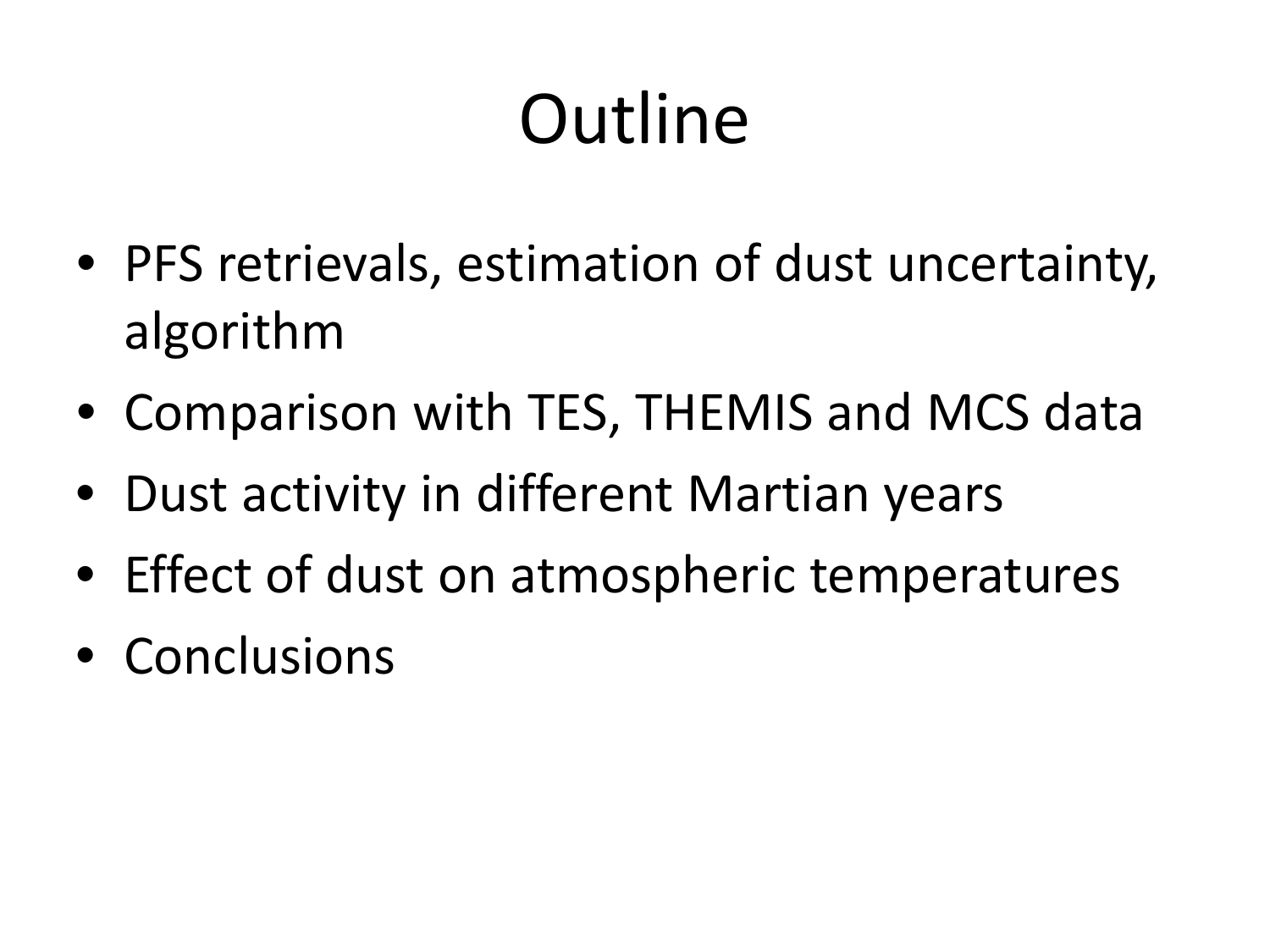### PFS retrievals, estimation of dust uncertainty, algorithm

- •● PFS measures radiances in the short- and longwavelength channels. Atmospheric temperatures, aerosol column integrated optical depths and surface temperatures are retrieved from the LWC radiances.
- •• Retrievals are perfomed by means of the optimal estimation method with Bayesian approach (Grassi et al., 2005). Recently the algorithm was improved and optimized with respect to retrievals of aerosol opacities during dust storms (Wolkenberg et al., 2018, in press)
- • Retrieved dust uncertainties are estimated fromthe final covariance matrix of all retrievedparameters. After analysis of 5000 measurements in different atmospheric conditions and locations we find that standard deviations of dust opacities are strongly depended on surface temperatures. We find two populations of dust standard deviations with respect to surface temperatures.
- •Dust uncertainties peak at  $0.02 - 0.06$  for Ts  $> 220$ K, and at  $0.11$  for lower surface temperatures.



Histograms of standard deviations for dust.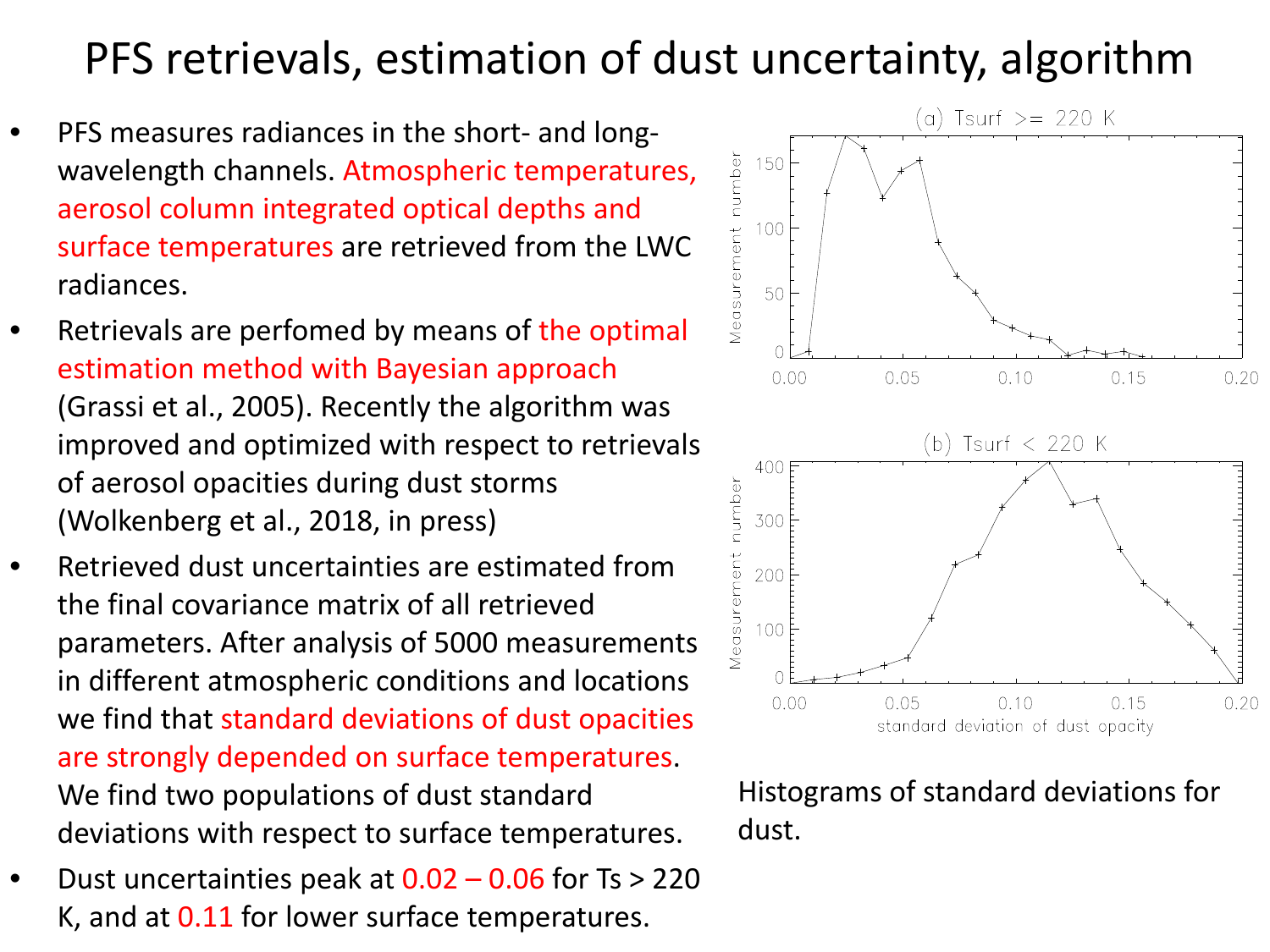### **Comparison with TES data**



Comparison of zonal mean dust opacities obtained from TES and PFS measurements in MY 26 and MY 27 for intervals:  $Ls = 330^{\circ} - 340^{\circ}$  (black),  $Ls = 340^{\circ} - 350^{\circ}$  (dark) purple),  $\text{Ls} = 355^{\circ} - 10^{\circ}$  (dark blue),  $\text{Ls} = 10^{\circ} - 15^{\circ}$  (blue),  $\text{Ls} = 15^{\circ} - 30^{\circ}$  (light blue),  $\text{Ls} = 30^{\circ} - 60^{\circ}$  (green),  $\text{Ls} = 60^{\circ} - 65^{\circ}$  (light green),  $\text{Ls} = 65^{\circ} - 75^{\circ}$  (yellow),  $\text{Ls} = 75^{\circ}$ – 80° (orange). A combined standard deviation is plotted with a dashed line.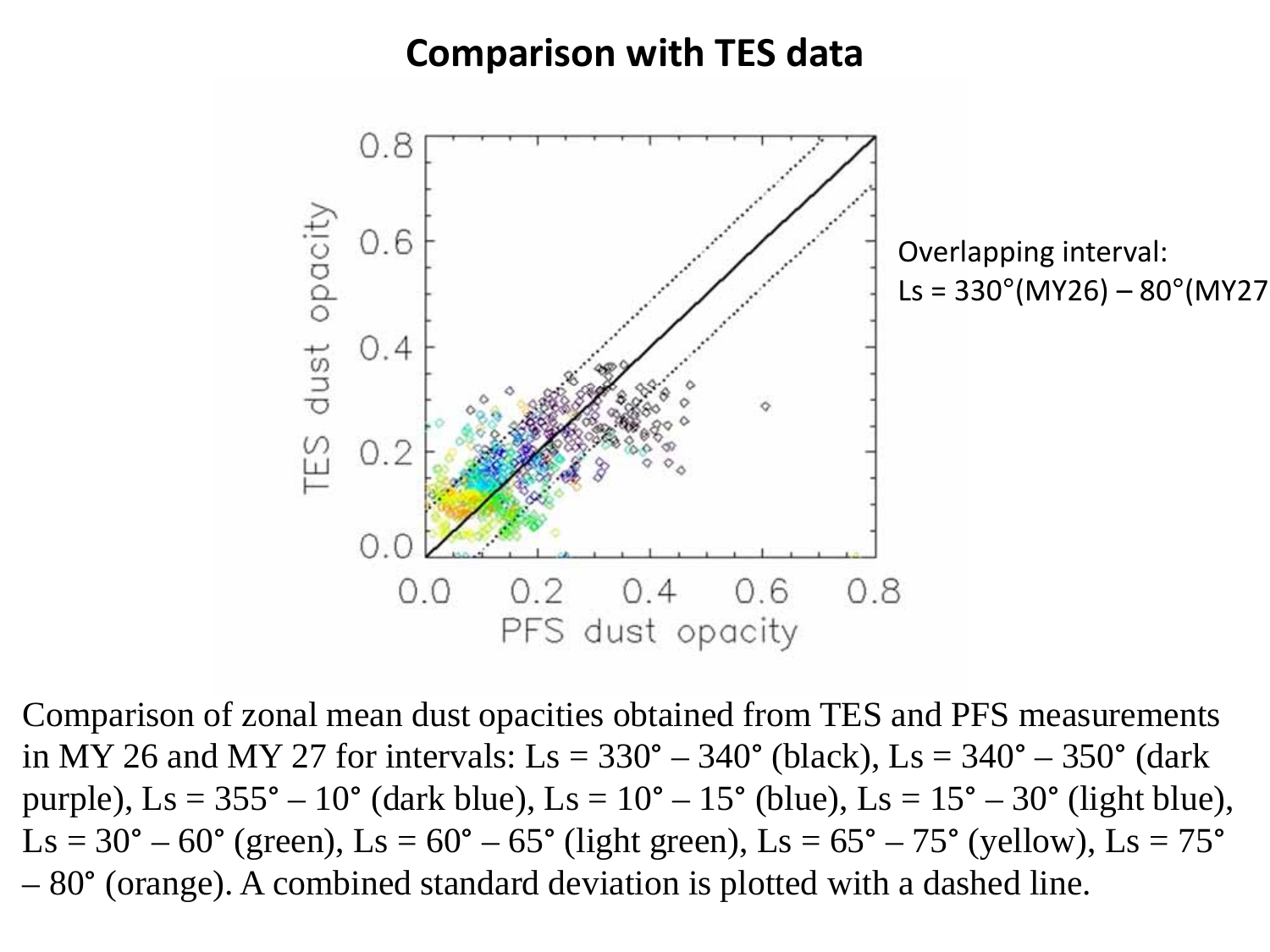#### **Comparison with TES, THEMIS and MCS data**

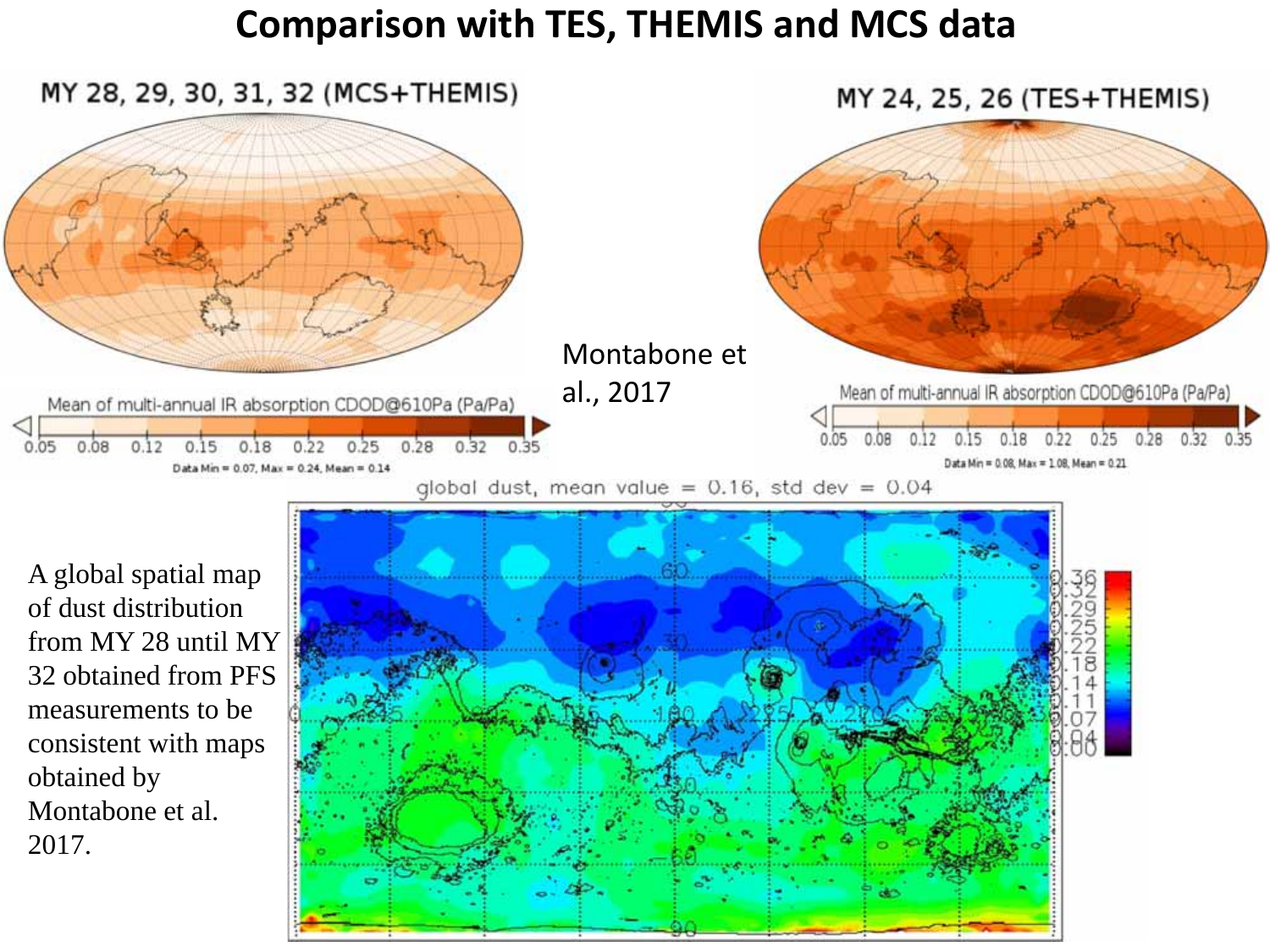#### Dust activity in different Martian years observed by PFS Global dust storm in MY28 and the control of the Max. 2.14BC 60  $0.50$  $4C$  $O.38$ otitude [degree]  $0.31$  $20$ O  $-20$  $-40$  $-60$  $-BC$ [degree]





PFS Temperatures dayside (upper panel) and nighttime (bottom panel) at 0.5 mb

- • Temperatures at 0.5 mb are consistent for both instruments
- • All MYs except of MY 28 and MY 29 are included in figures below
- • C storm is observed in PFS dust opacities during night at the same Ls, during day it occurs later
- •B storm is clearly observed in PFS dust opacities
- •A storm is weakly recognized in PFS dust opacities



PFS dust opacities dayside (upper panel) and nighttime (bottom panel) normalized to 6.1 mb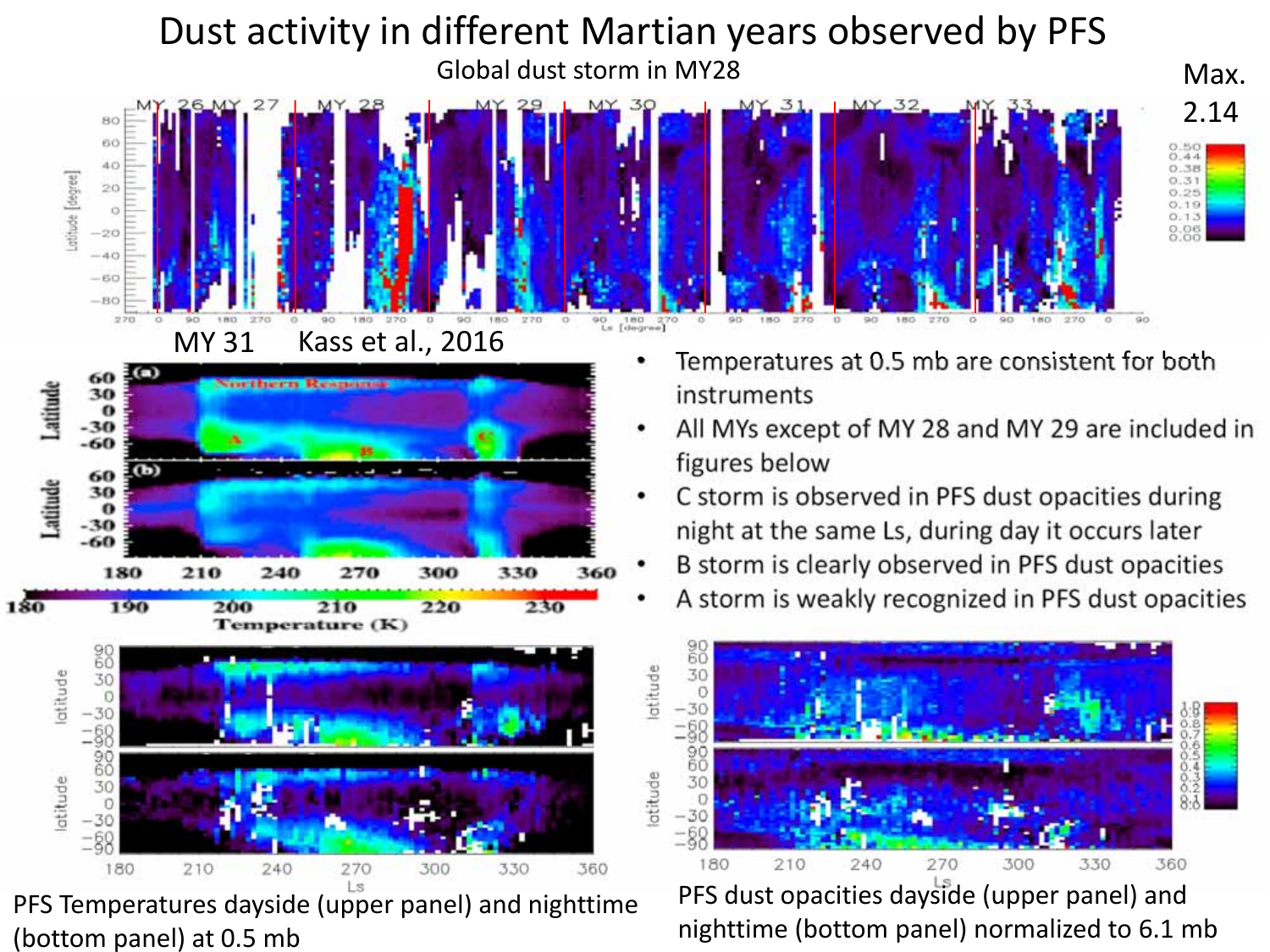#### Dust activity in dusty season (no global DS)

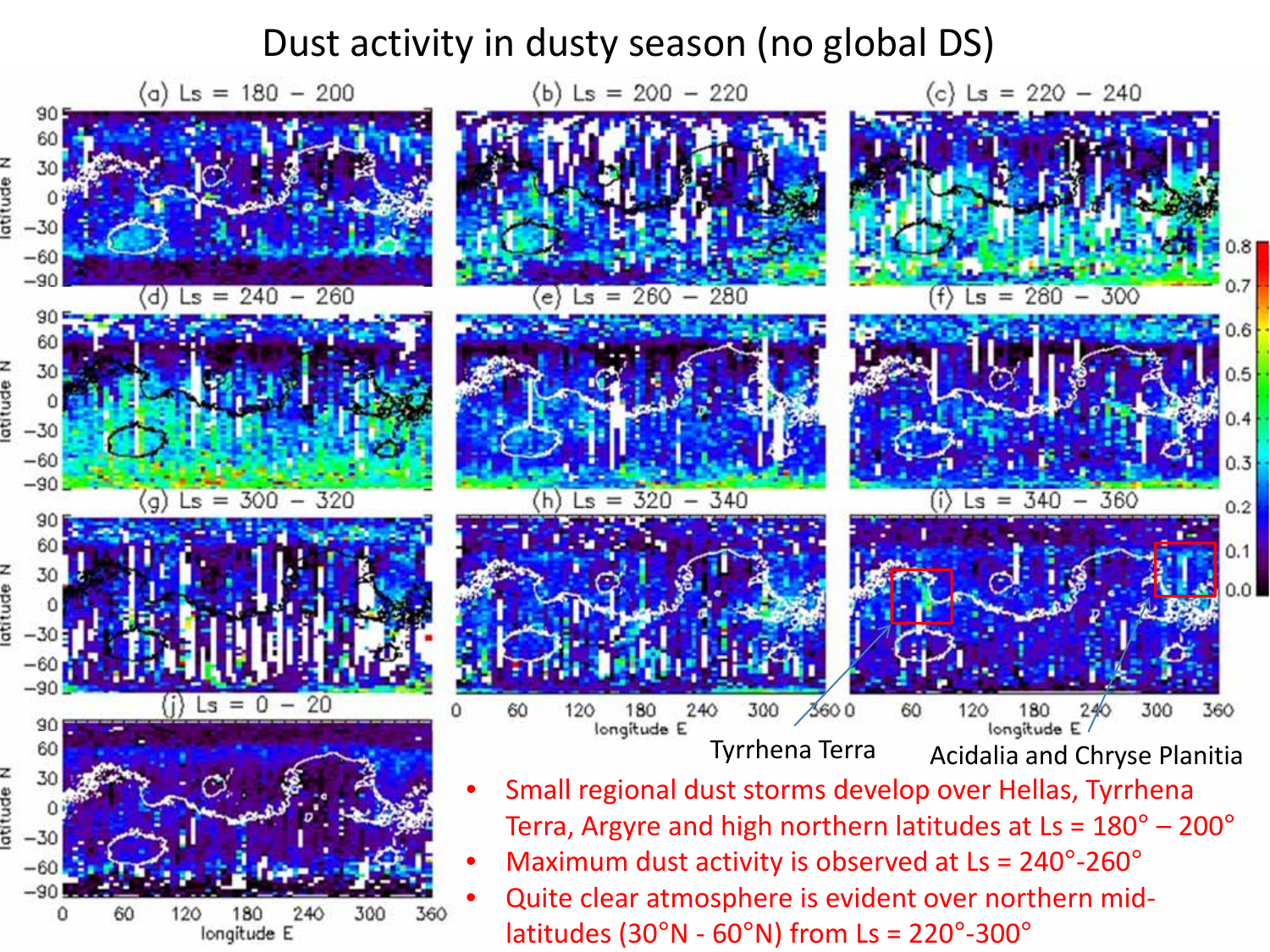

Histograms for specific regions for MY 28 (green) and other MYs (black)

In MY 28 some increases of dust opacity over specific locations (west of Hellas, Tharsis, South polar cap edge) are observed during Ls <sup>=</sup> 200° – 235° while the onset of global dust storm starts later (Ls <sup>=</sup> 260° – 267°) (Smith, 2009; Wang and Richardson, 2015) which is consistent with PFS observations.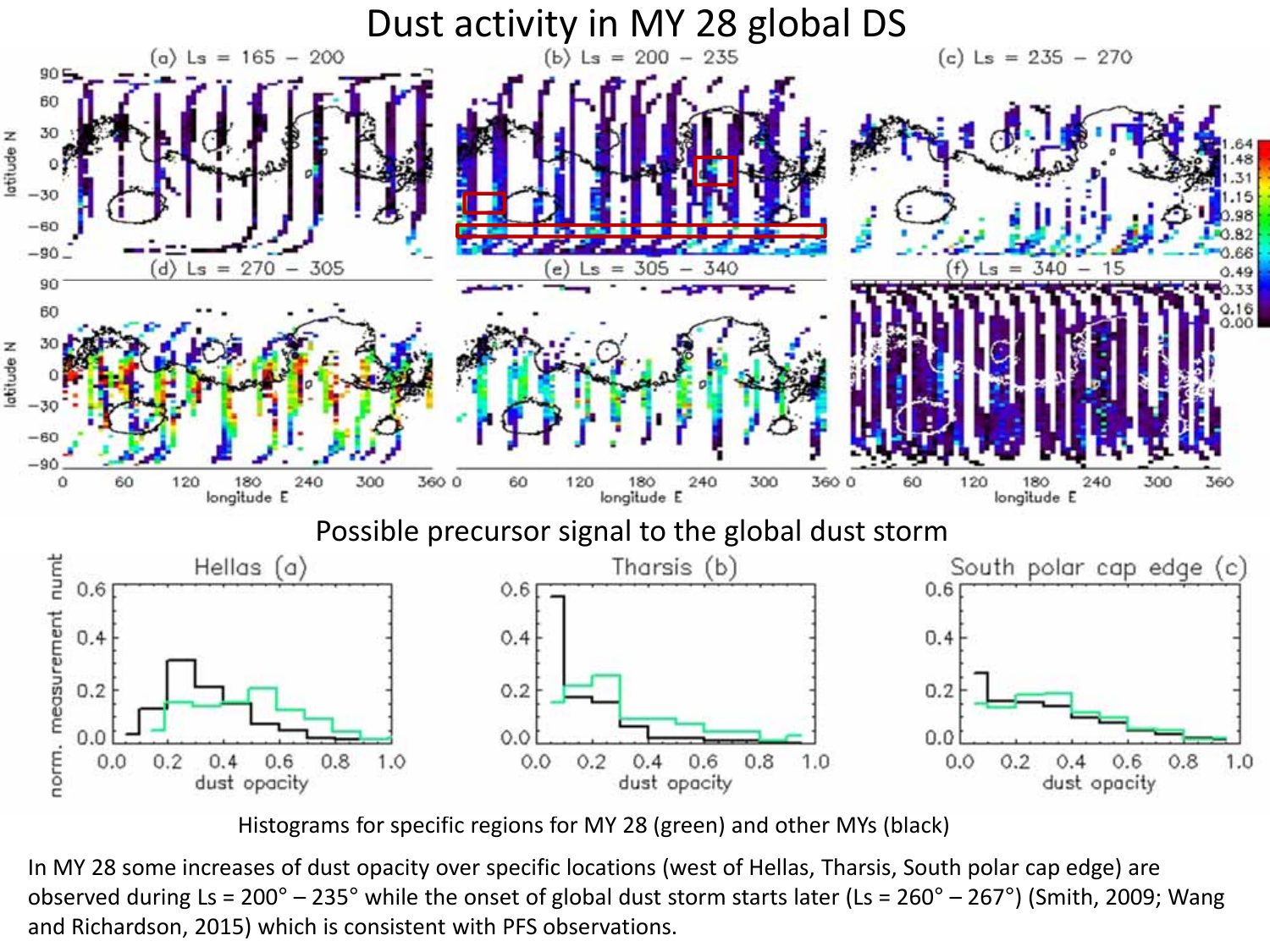Net heating and cooling rates due to atmospheric dust

1.00

10.00

0.000

0.005

*c*

*Q*

Î

*dt*

 $=$ 



| <b>Orbit</b> | <b>Ls</b>   | LT    | <b>Location</b> | opacity<br><b>Dust</b> |
|--------------|-------------|-------|-----------------|------------------------|
|              |             |       |                 | at 1075 $cm-1$         |
| 4510         | $273^\circ$ | 12.13 | 27°S, 117°E     | $1.73 + 0.06$          |
| 4471         | $266^\circ$ | 12.18 | 42°S, 17°W      | $1.46 + 0.06$          |
| 4328         | $241^\circ$ | 14.22 | 40°S, 3°W       | $0.41 + 0.06$          |
| 4428         | $259^\circ$ | 12.82 | 34°S, 111°W     | $0.16 + 0.06$          |



20

 $\frac{3}{3}10$ 

0.030

4428.  $\triangle$ 

4471  $\Box$ 

4510  $\times$ 

orbit

0.010 0.015 0.020 0.025

density-scaled opacity normalized to PFS [m2/kg]

approx.

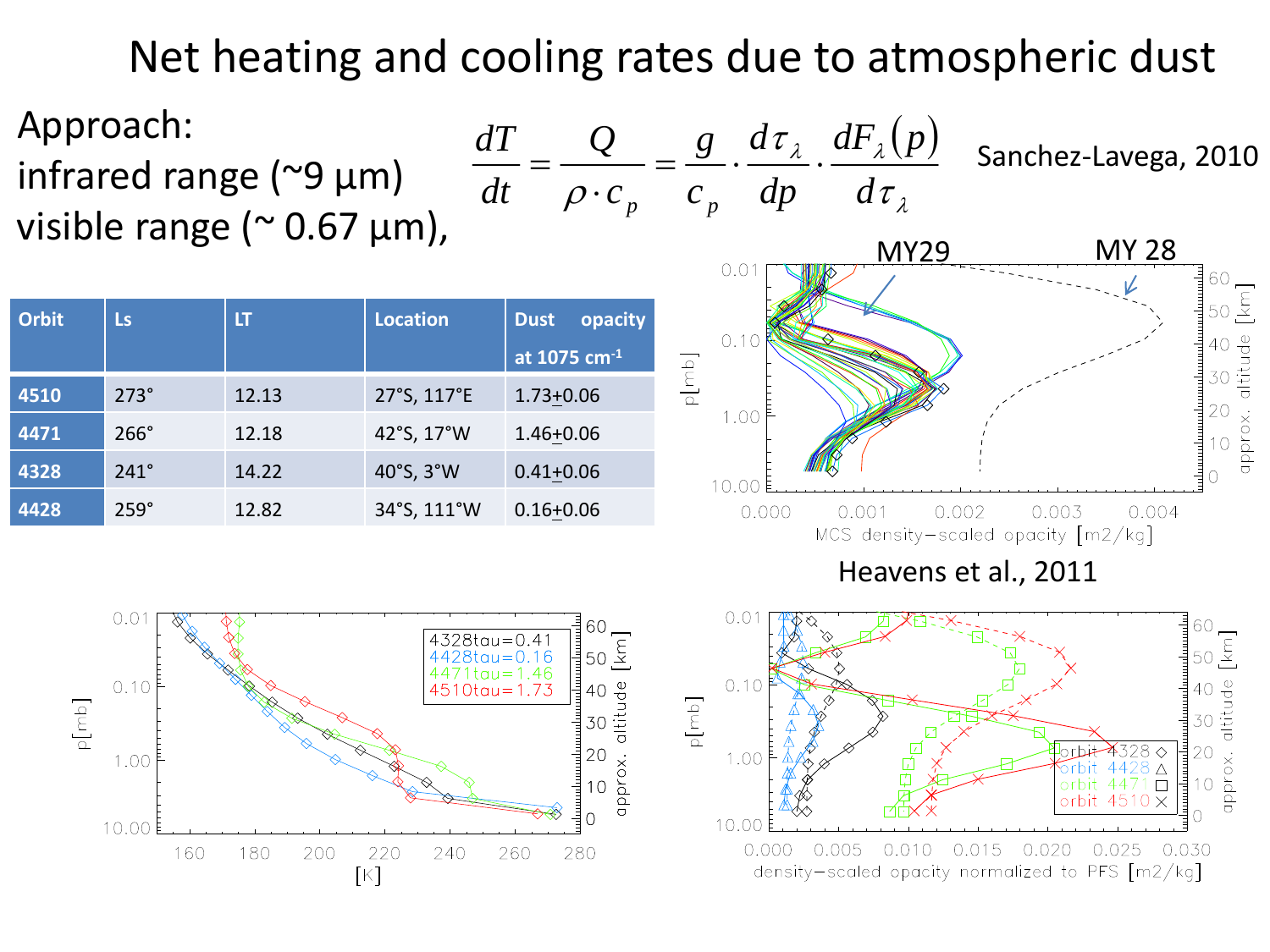### Net heating and cooling rates due to atmospheric dust



- • Heating rates increase with dust contents in the atmosphere and show maximum at  $\sim$  40 km for MY 29 and  $\sim$  60 km for MY 28, it is  $\sim$ 15 km above a peak of dust vertical distributions
- • Maximum of cooling rates is observed for the modest‐high dust opacity (1.46) close to the surface
- • Anti‐greenhouse effect (cooling at the surface, warming within the atmosphere) is observed and strongly increases with dust loads below ~30 km